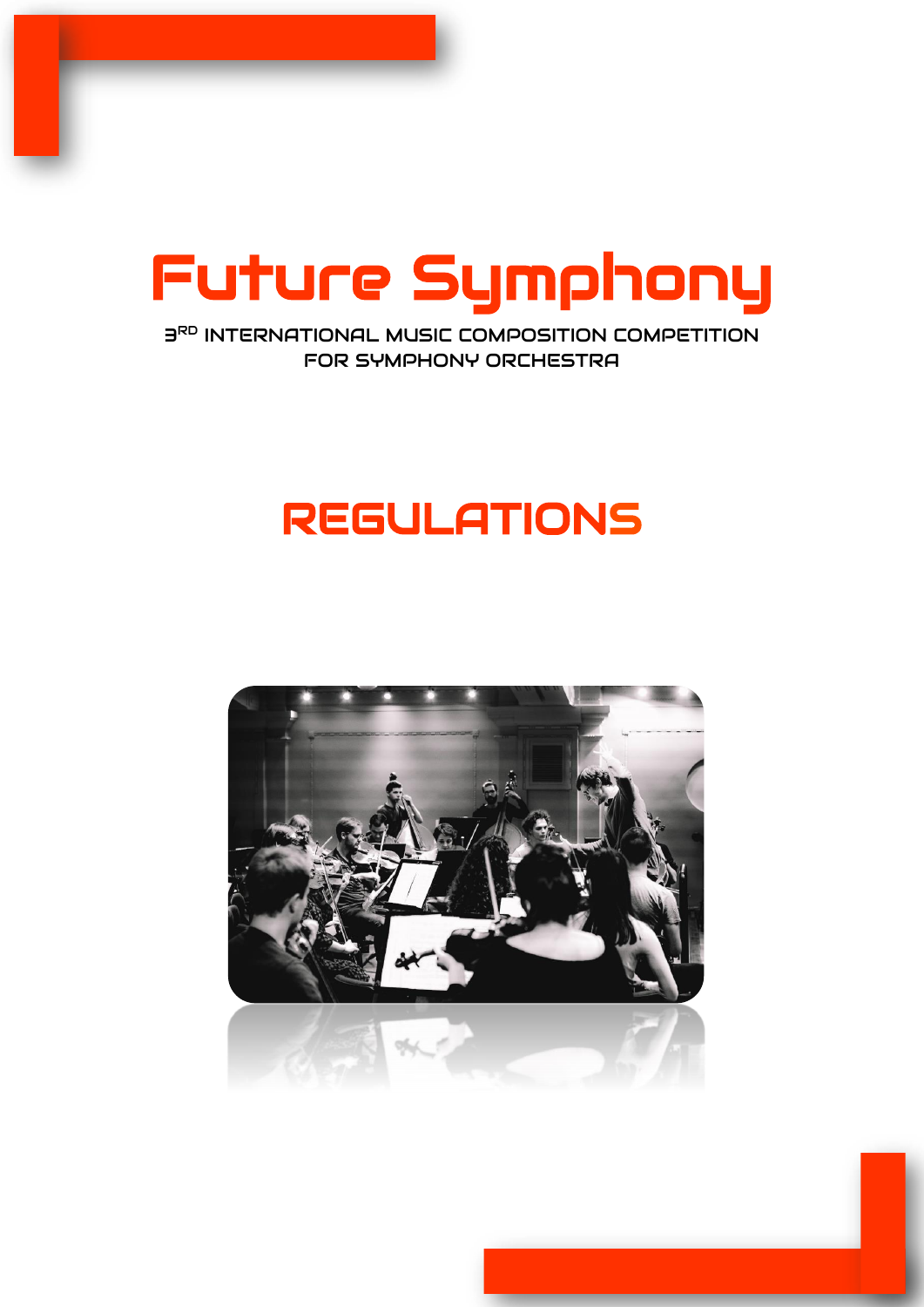## Content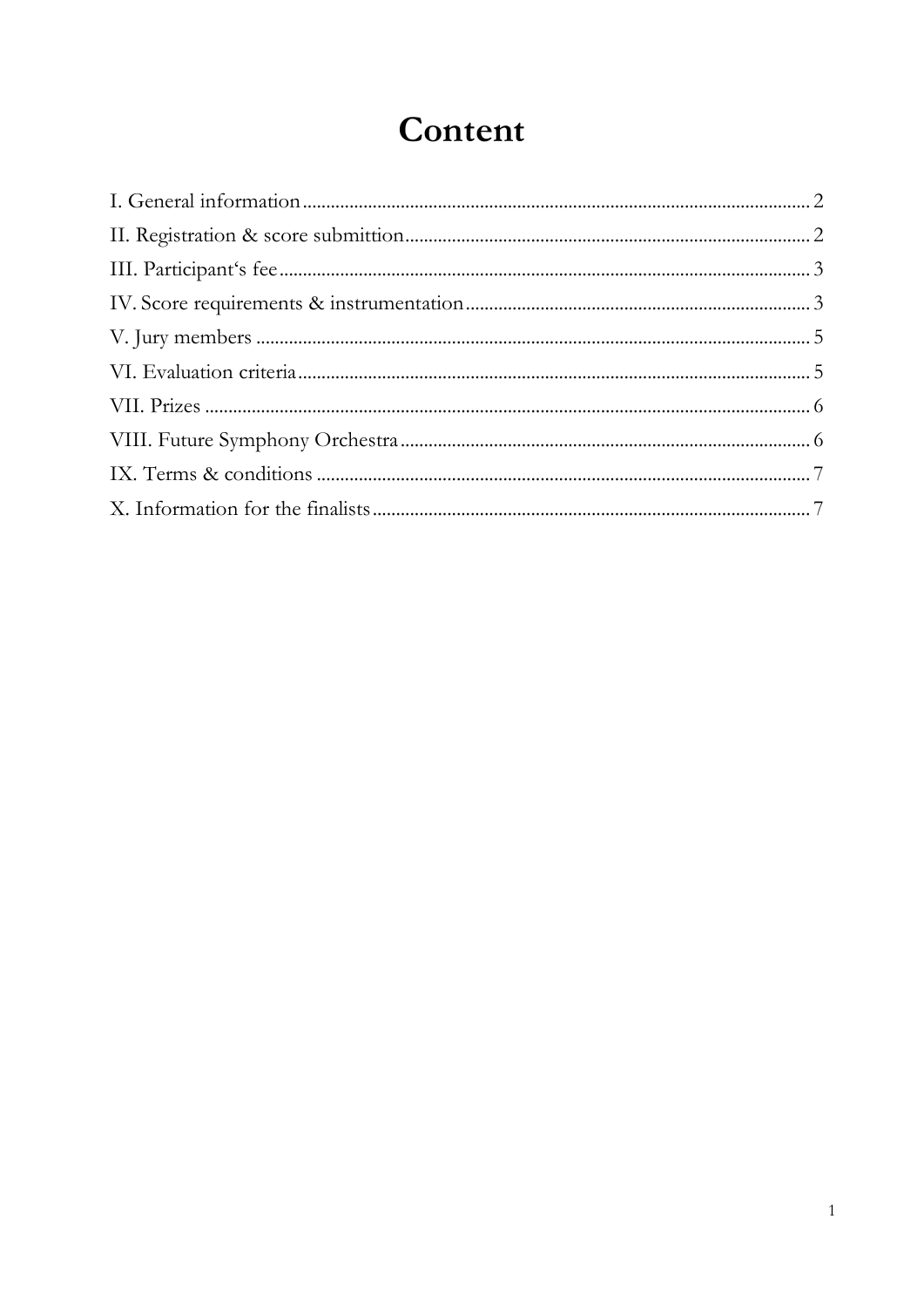## <span id="page-2-0"></span>**I. GENERAL INFORMATION**

The 3rd International Music Composition Competition for Symphony Orchestra "Future Symphony" (2022) is organized by "Muzikinis pirštas", PI. The Competition is dedicated to 18–35 years old young composers (born not earlier than September 10th 1986 and not later than June 30th 2004 (dates inclusive) from any country.

#### **The Competition is held in 2 rounds:**

- **1 st round (July 1st –20th):** all scores are sent in by the participants till 30th of June, 2022 (date inclusive). Those satisfying all the requirements are forwarded to the jury of the 1st round which then selects 5–7 best scores for the final concert. These compositions will be announced by July 20<sup>th</sup>.
- The period between the rounds: participants selected for the 2<sup>nd</sup> round must submit the instrument parts & their bio by June 31th (date inclusive)
- **• 1**<sup>st</sup> **round (September 9<sup>th</sup>, 7 p.m. EEST):** the compositions chosen for the final concert be performed by Future Symphony Orchestra (conductor & artistic director Adomas [Morkūnas](https://futuresymphony.lt/adomas)-Budrys) at the Lithuanian National Philharmonic. During the concert, the 2nd round jury will evaluate compositions & award the best authors.

#### **An exception for participants from countries & regions under international sanctions:**

FS Team believes in a transcendental music power to raise us above any mundane worries and brutality. Therefore, it is allowed to participate in the Competition free of charge for all the eligible composers from Afghanistan, Belarus, Cuba, Crimea region of Ukraine, Iran, North Korea, Syria, the Republic of Sudan, Venezuela, and all other countries that might fall into the list of international transaction restrictions till July 30th 2022. For such Participants it is important to note that they will not receive a cash prize in case of winning, unless the application fee is paid prior the end of the registration deadline.

#### <span id="page-2-1"></span>**II. REGISTRATION & SCORE SUBMITTION**

The registration opens in the beginning of March. The deadline is **on June 30th 2022, 11:59 p.m. EEST (Lithuania time).** Every composer willing to participate in the Future Symphony Competition'22 should follow these steps:

1) register at the FS Registration Platform (at **futuresymphony.lt**);

2) provide personal information (email, nationality, a photo, etc.);

3) submit the score (PDF), sound recording of the composition (MP3), annotation (in English and, if possible, in Lithuanian), and confirm the final instrumentation;

4) pay the application fee.

All the information and files submitted to the FS Platform can be modified till the end of the registration deadline. Those successfully applied will receive a confirmation letter via email. **Results of the 1st round will be announced by 20th of July 2022** at **<u>futuresymphony. It</u> as well as** Facebook page *@FSCompetition*. Additionally, all the Participants will be informed about the results personally. Any questions regarding the application process should be addressed via [info@futuresymphony.lt.](mailto:info@futuresymphony.lt)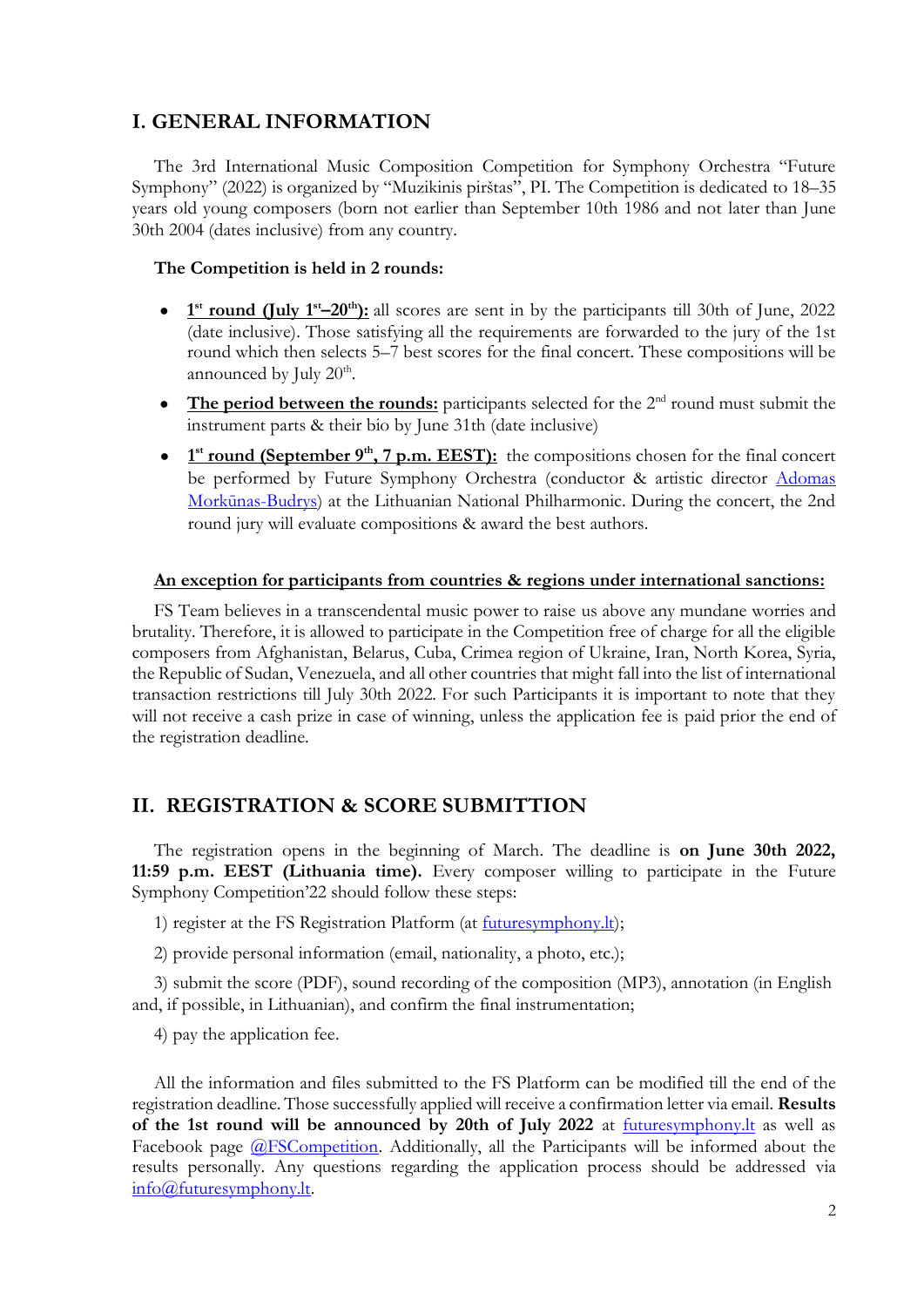## <span id="page-3-0"></span>**III. PARTICIPANT'S FEE**

Every Participant willing to apply for the Competition must pay the Participant's fee – **50 Eur.**

A proper amount should be transferred to:

VsI Muzikinis pirstas LT39 7300 0101 5990 2690 BIC/SWIFT: HABALT22 Purpose of Payment: *name surname* registration to FSC

The payment is returned to the Participants only in the event of the Competition being cancelled.

**UPDATE:** in support of the Ukrainian people, Future Symphony Competition'22 is open for all Ukrainian composers free of charge. Please contact via  $info@$ futuresymphony. It for more details.

## **IV. SCORE REQUIREMENTS & INSTRUMENTATION**

#### **Topic of the Competition:**

Participants of the Future Symphony Competition'22 are invited to base their compositions on the given topic – **AMBIGUITY**, i.e., the fact of something having more than one possible meaning and therefore possibly causing confusion. Even though ambiguity can be dangerous when communicating, it can become the fundamental principal of an art piece, i.e., a subtext in literature, impossible perspectives created in a painting, etc.

Composers are encouraged to study the manifestations of ambiguity in language, communication, art, music, literature, and in other fields, and to use/express the concept:

- with means of musical expression (melody, harmony, rhythm, meter / time organization, musical texture, orchestration)
- in the programme of the composition, either poetic or narrative;
- in the text for the narrator, etc.

#### **General requirements:**

- Composition should be  $8-12$  min. long;
- Every Participant can submit only one composition;
- The submitted composition has to be original, written specifically for the chosen instrumentation (see below). The piece must not be performed at any profitable concerts or venues, nor cannot be awarded with any prize or nomination in any other competition prior the 9<sup>th</sup> of September 2022 (date inclusive).
- To maintain full anonymity, the Participant cannot sign his name or surname in the score & parts;
- If a non-traditional concept of the performance is required (choreography, reseating the orchestra, etc.), the Participant must contact FS Team before  $30<sup>th</sup>$  of June 2022 & reach a mutual agreement with the conductor.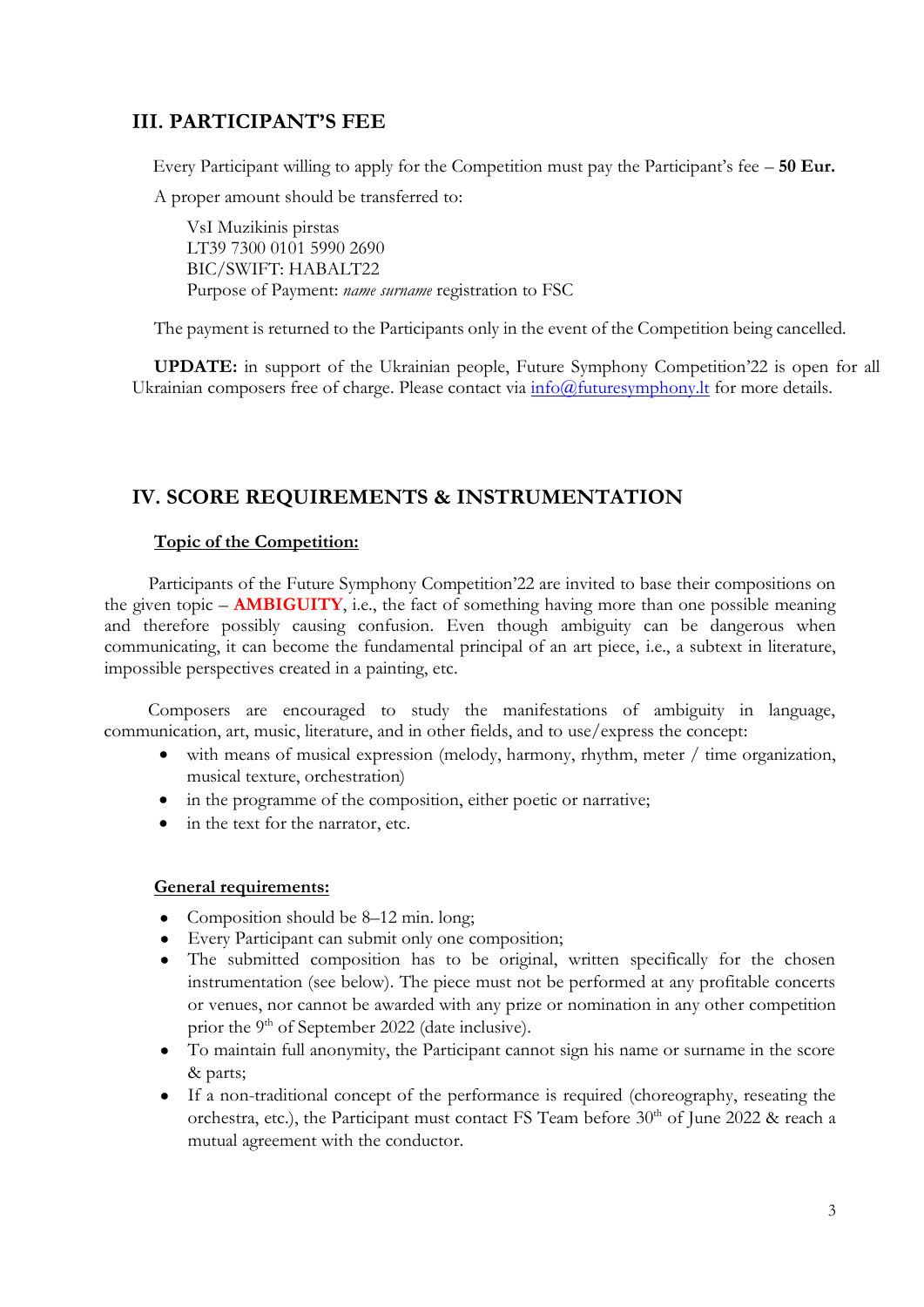#### **Choosing instrumentation:**

This year FS Team launches a new concept of **Flexi-Instrumentation System**. Inspired by DIY idea, this novelty enables every Participant to choose a unique instrumentation for his / her unique compositional discoveries. **Every Participant can form his / her own unique orchestra by choosing 30-35 players from the following list:**

> 2 Flutes (one of them doubling *piccolo* & alto flute (G)\* 2 Oboes (one of them doubling English Horn  $(F)^*$ 2 Clarinets in B♭/A (one of them doubling Bass Clarinet (B♭)<sup>\*</sup> 1 Saxophone (Alto / Tenor) 2 Bassoons 2 French Horns (F) 1 Trumpet (B♭/C) / Cornet (B♭) 1 Trombone

1 Timpani player 2 Percussion players

Pitched percussion: vibraphone, xylophone, glockenspiel, tubular bells, marimba (5 octaves), timpani (4), crotales (1 octave)

Unpitched percussion: snare drum (2), tom-tom (5-6), wood block (2), temple blocks (4), triangles (3), tambourine, tam-tam, clash cymbals, suspended cymbals (2-3), hi-hat, concert bass drum, brake drum, claves, bongos (2 pairs), congos (1 pair), frusta / whip, shaker, maracas (1 pair), rain stick, wind chimes, castanets, ratchet.

Piano / celesta (1 player) Harp Accordion Electric guitar Woman narrator (amplified) Man narrator (amplified)

I Violin (6 players) II Violin (5 players) Viola (4 players) Violoncello (3 players) Doublebass (2 players)

**\*** If both players of the same instrument are used, the alternative instruments should be prescribed to the 2nd player.

**Notes regarding narrators:** both narrator parts will be performed by actors. Therefore, one must not include melodic lines to the voice parts (except *Sprechgesang* technique as well as rhythmic notation of spoken words). Participants can choose among the following languages: Lithuanian,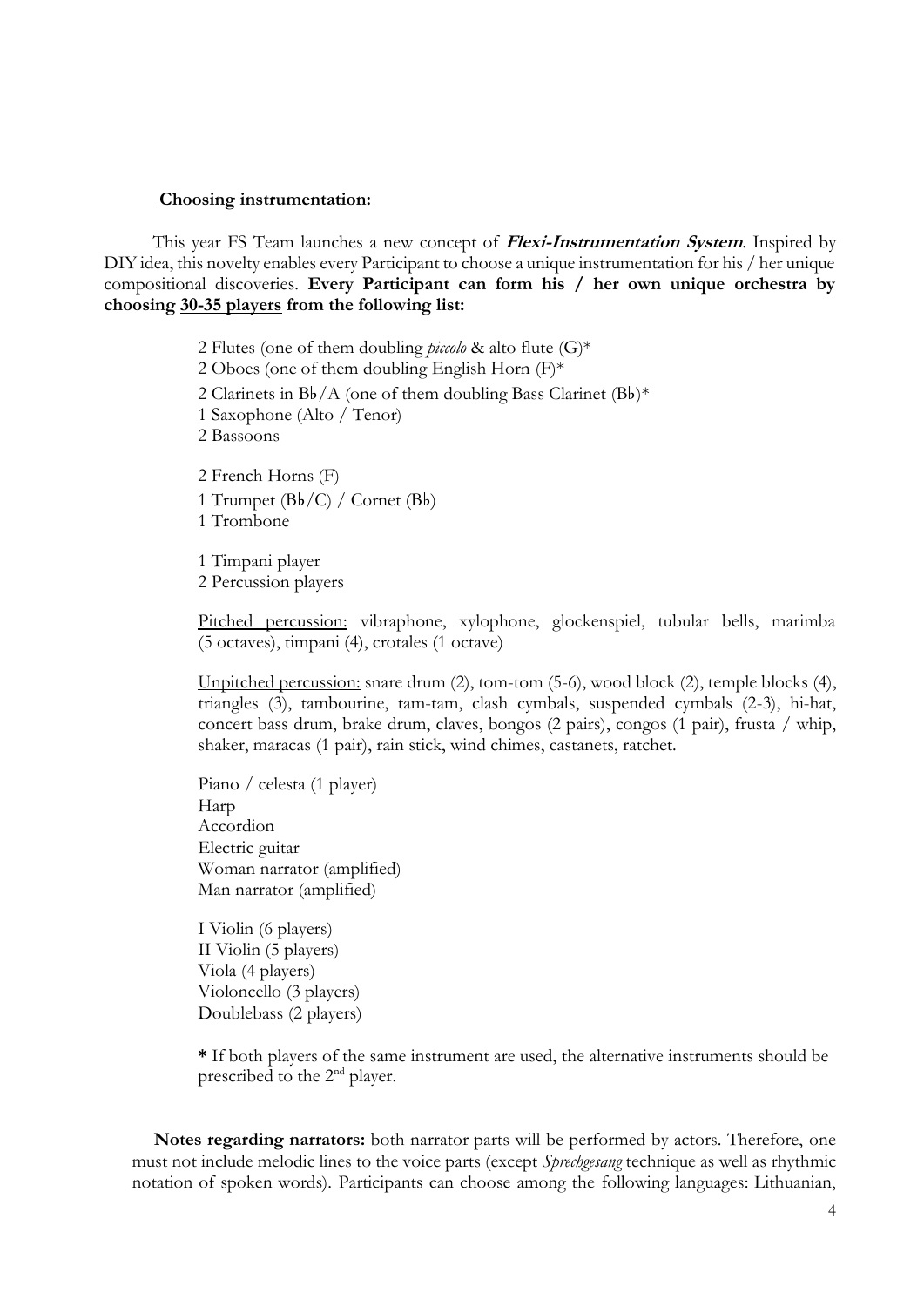English, German, Russian, Italian, and French. If other languages or various phonetic sounds are required, it must be marked in the application form, and the pronunciation of the words / phonemes should be given in performance notes, using International Phonetic Alphabet symbols.

## <span id="page-5-0"></span>**V. JURY MEMBERS**

Submitted compositions will be evaluated by 2 jury committees:

● **1** 1<sup>st</sup> **round jury**, consisting of professional Lithuanian composers and conductors, will evaluate all the submitted scores. To ensure confidentiality, the list of the jury members will be announced with the results of the  $1<sup>st</sup>$  round.

2nd round jury will evaluate the compositions performed during the final concert and will select the prizewinners of the Future Symphony Competition'22.

**2 nd round jury committee (might vary):** [Mārtiņš Viļums](https://www.lmic.lv/en/composers/martins-vilums-488#work) (Latvia/Lithuania) [Yannis Kyriakides](https://www.kyriakides.com/) (Cyprus/The Netherlands) Ju[stė Janulytė](https://www.justejanulyte.com/en/about/) (Lietuva/Italija) [Modestas Pitrėnas](https://www.filharmonija.lt/en/performers/modestas-pitrenas-artistic-director-and-principal-conductor-of-the-lnso18.html) (Lithuania) [Gediminas Gelgotas](http://www.gediminasgelgotas.com/) (Lithuania) [Ayal Adler](https://ayaladler.com/) (Israel)

## <span id="page-5-1"></span>**VI. EVALUATION CRITERIA**

Submitted compositions are evaluated according to the following criteria:

- Uniqueness of one's compositional ideas, original fulfillment of the Competition's topic;
- Professional composition, informative and orderly notation;
- Mastery in orchestration, understanding of the technical abilities of instruments.

**FS Team would like to emphasize** that the Competition offers a possibility to compose a piece for orchestra, not a concerto for a soloist & an orchestra. Thus, compositions with excessively virtuosic passages or dominating instruments (e.g., piano) will not be considered positively.

Participants, whose composition is not selected for the 2<sup>nd</sup> round, have a possibility to ask for a comment from  $1-2$  jury members via FS Team  $(info@futuresymphony.lt)$  in 3 days after the announcement of the results of the  $1<sup>st</sup>$  round. However, FS Team cannot grant a comment from a specific jury member. **Comment requests addressed personally to jury members are not permitted.**

**N.B.** The decision made by both jury committees is final and indisputable. Jury members do not comment their evaluation.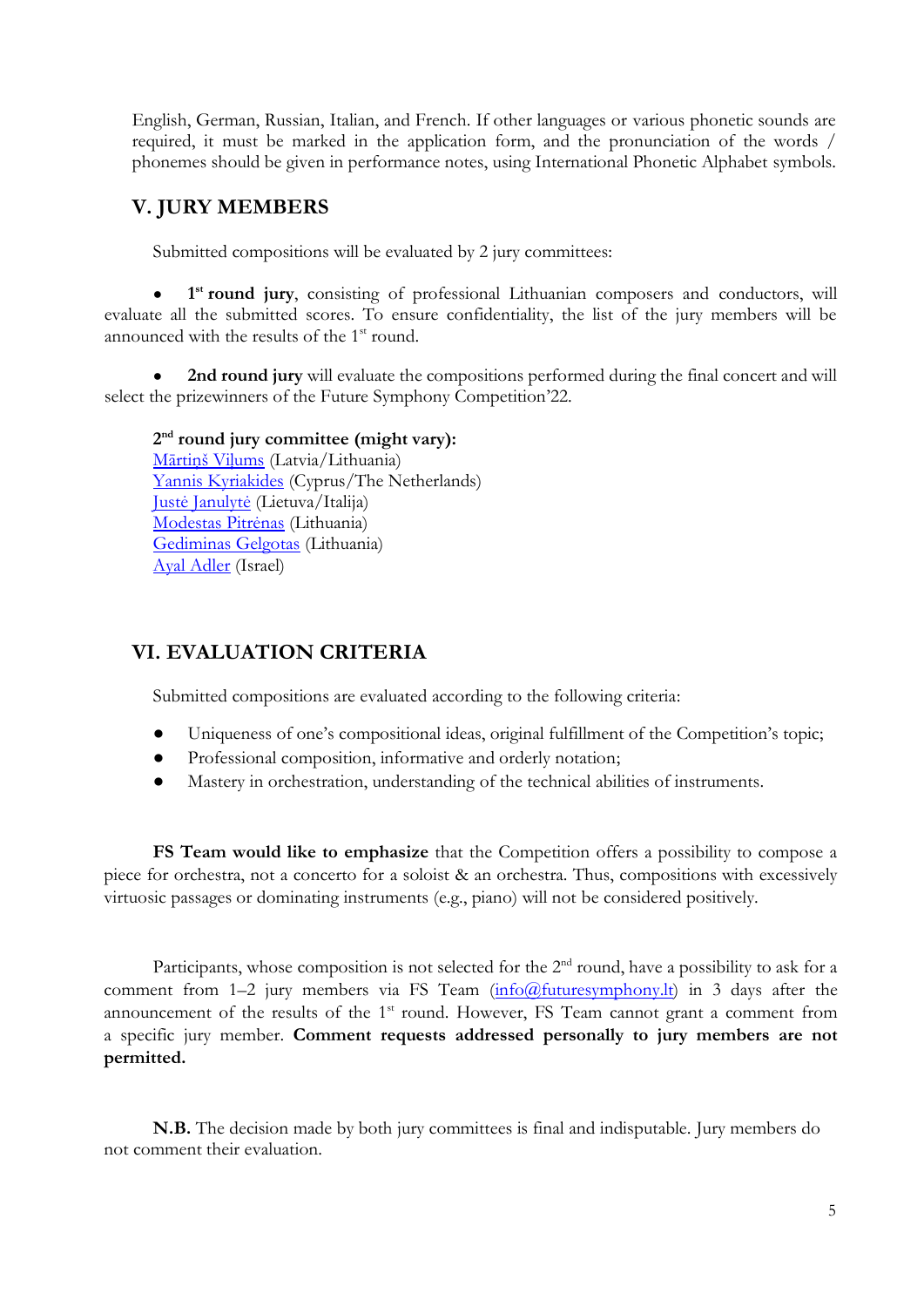#### <span id="page-6-0"></span>**VII. PRIZES**

The authors of the best pieces written for the 3rd Future Symphony Competition will be awarded with a Competition diploma and cash prizes

The winner of **Grand Prix will receive 1 500 Eur cash prize.** Other 2–3 best composers will be awarded with *Laureate* diploma and will share a **1 500 Eur prize fund** in equal parts.

**Every prize winner** will additionally receive a professional concert recording of their composition. **All other finalists** will receive an *Honorable Mention* diploma and the concert recording of their composition.

Every Lithuanian Participant competes for the special prize "*for the best composition by a Lithuanian author*", founded by Saulius Karosas Foundation. The cash prize of 300 Eur will be awarded for the best Lithuanian composer of the Competition. If no Lithuanian composers will be selected for the final concert, the award goes for the Lithuanian composer who receives highest rating in the 1<sup>st</sup> round of the Competition.

#### <span id="page-6-1"></span>**VIII. FUTURE SYMPHONY ORCHESTRA**

The compositions in the final concert will be performed by Future Symphony Orchestra (FSO), leaded by its conductor & artistic director – [Adomas Morkūnas](https://futuresymphony.lt/adomas)-Budrys. FSO is a symphony orchestra established specifically for the Competition. Members of the orchestra are professional musicians, and the best students of Lithuanian Academy of Music and Theatre (LMTA).

FSO has already performed 14 worldwide symphonic premiers and received acclaim from previous Competition's finalists, jury members and Lithuanian music lovers for its versatility, high professionalism and youthful charisma.